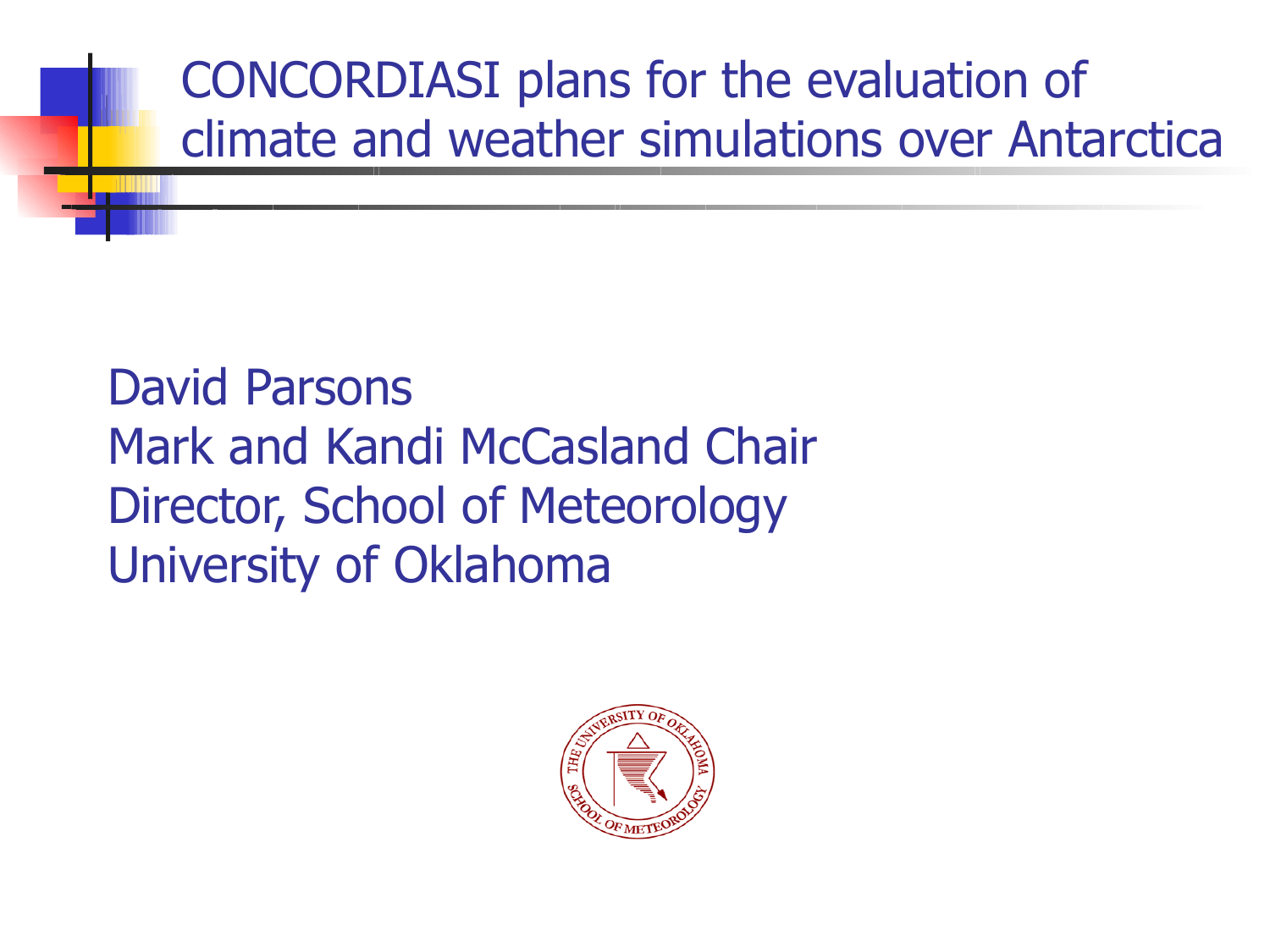# Motivation:

Temperature trends in °C/decade from 1960–2000 for winter (JJA) for individual models. (From Connolley and Bracegridle (2007))

19 coupled models from the IPCC 4th assessment report archive and found that trends in surface temperature, sea ice and continental mass were typically not simulated well and often showed a wide variation between model performance.



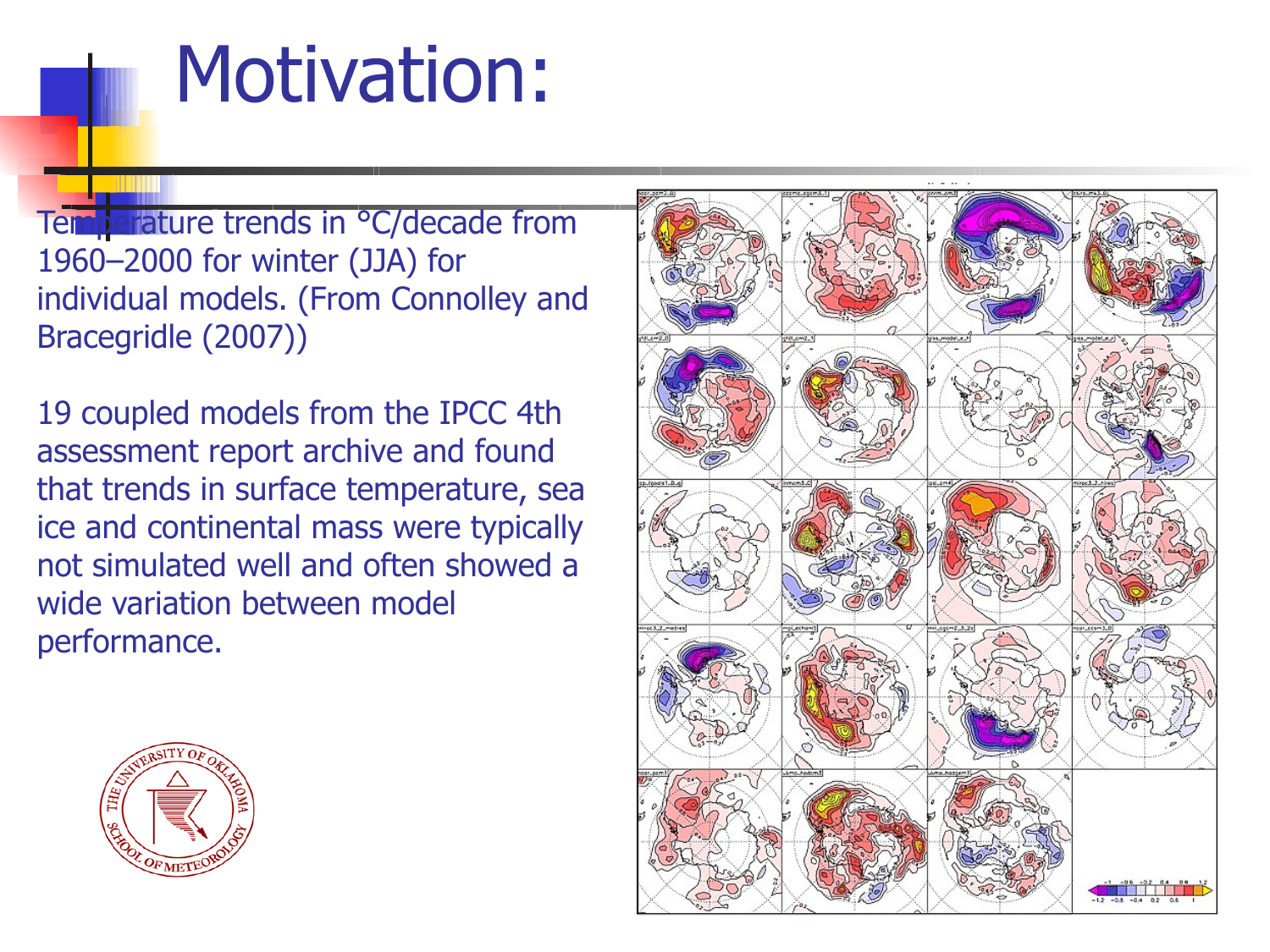#### Average temperature trends from IPCC models



Figure 1. Temperature trends in °C/decade from 1960–2000 for winter (JJA). (a) Unweighted average of 19 models. (b) Weighted average. Also plotted on Figure 1b are the locations of the maximum trends from the individual models. Also from, Connelly and Bracegirdle (2007)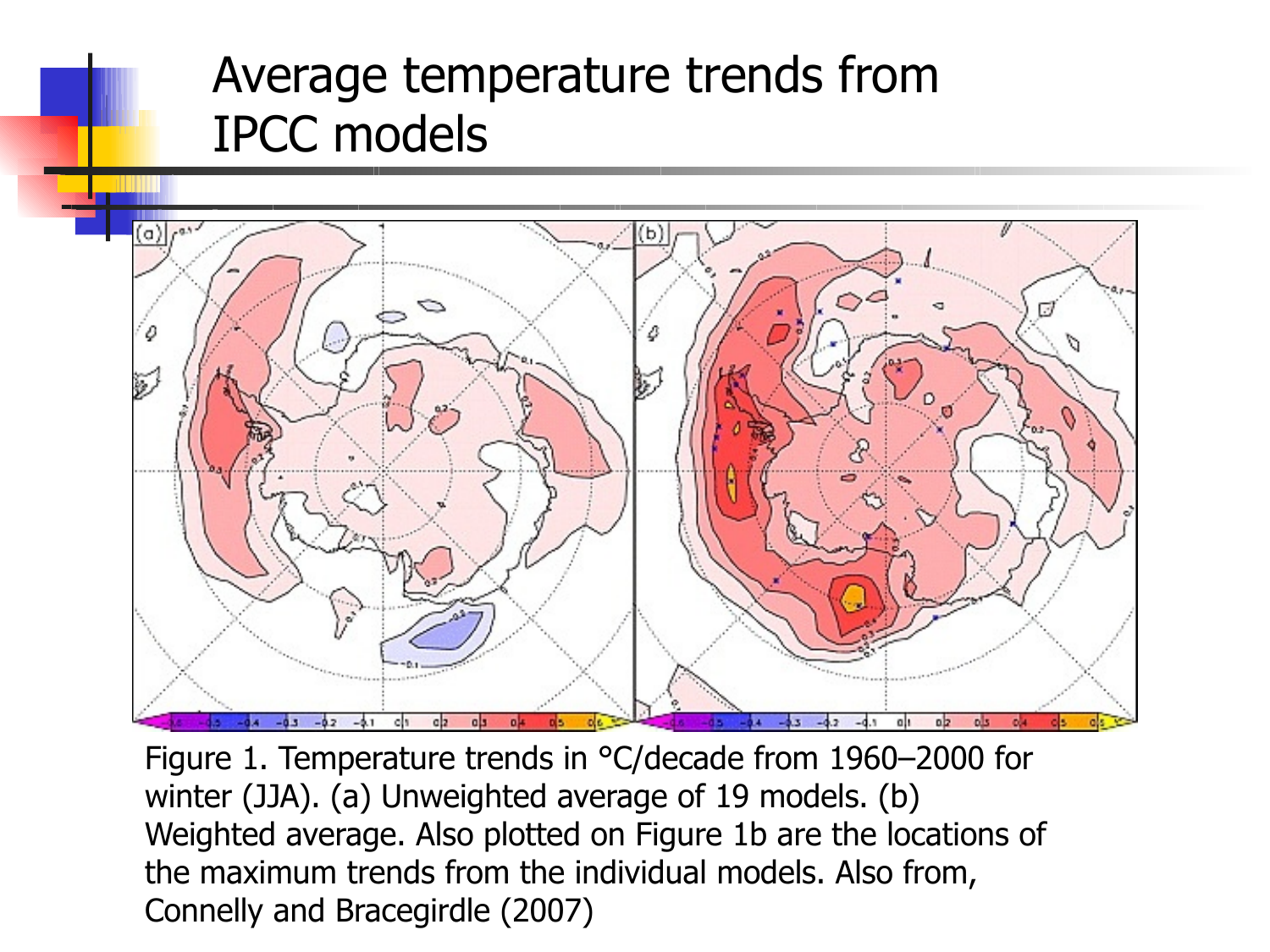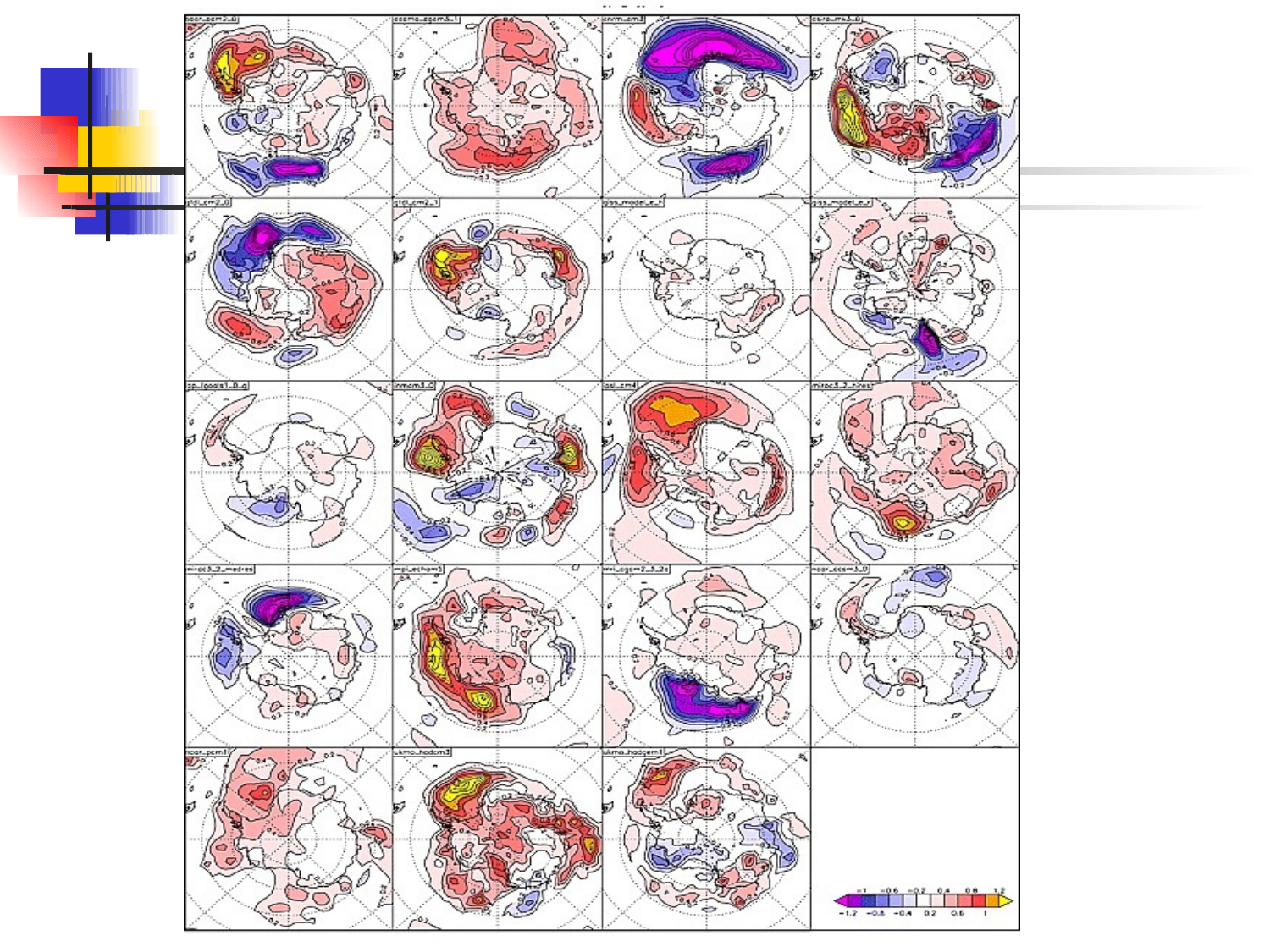## Why mostly just plans?

□ Awaiting funding decision on analysis phase of effort from NSF's Office of Polar Programs (submission date in early summer 2011)

<sup>q</sup> Awaiting arrival of co-PI and his computing cluster

<sup>q</sup> Some work has started and is planned after the arrival of the co-PI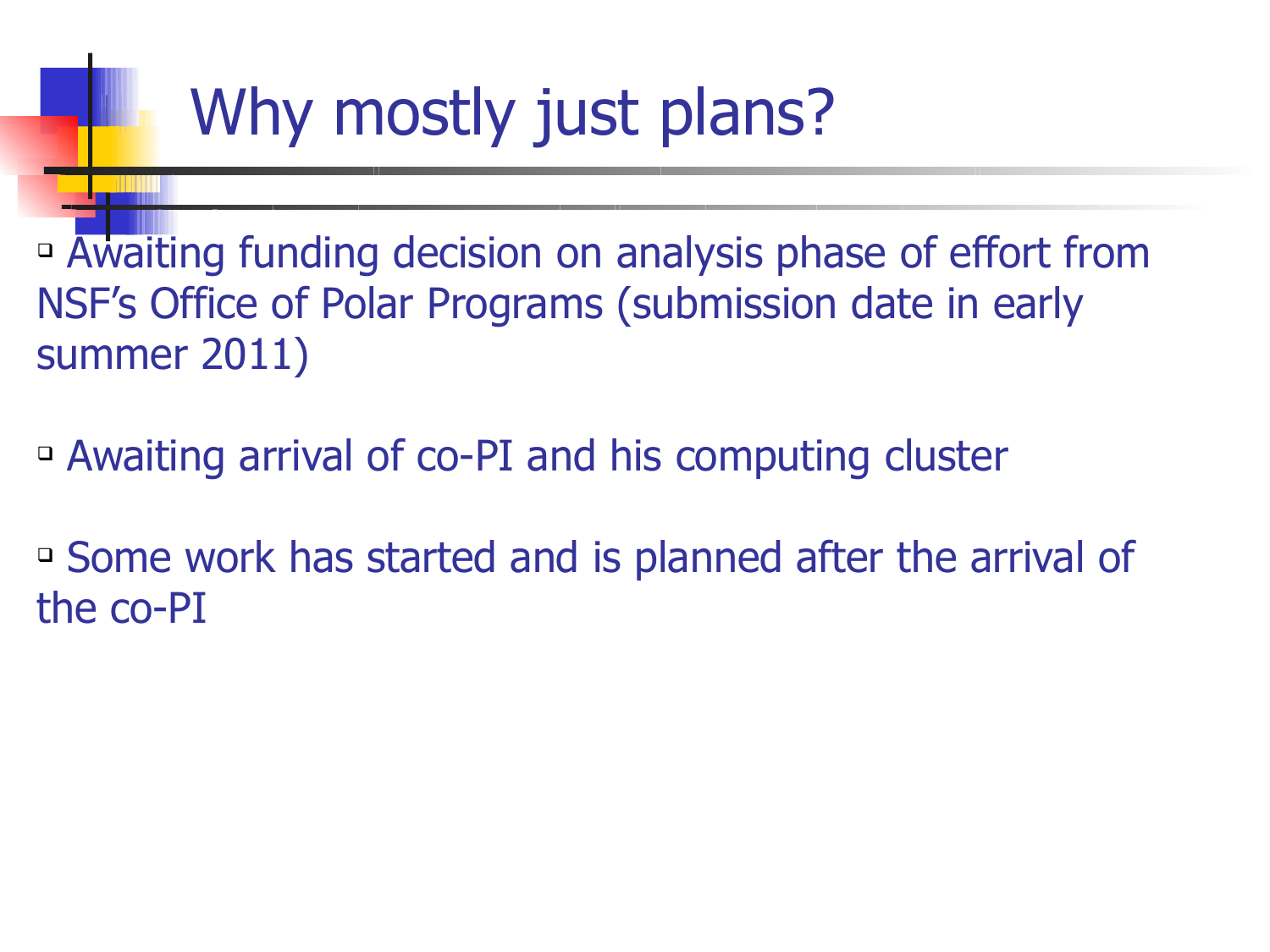## Introducing my Co-PI Steven Cavallo

- □ Joins OU faculty from NCAR on 1 November 2011
- <sup>q</sup> PhD from U Washington in 2009.
- □ Expertise is in polar meteorology (more later)
- <sup>o</sup> He is the smart guy on the team (already has two publication awards, four fellowship awards, one university-wide tutoring award)

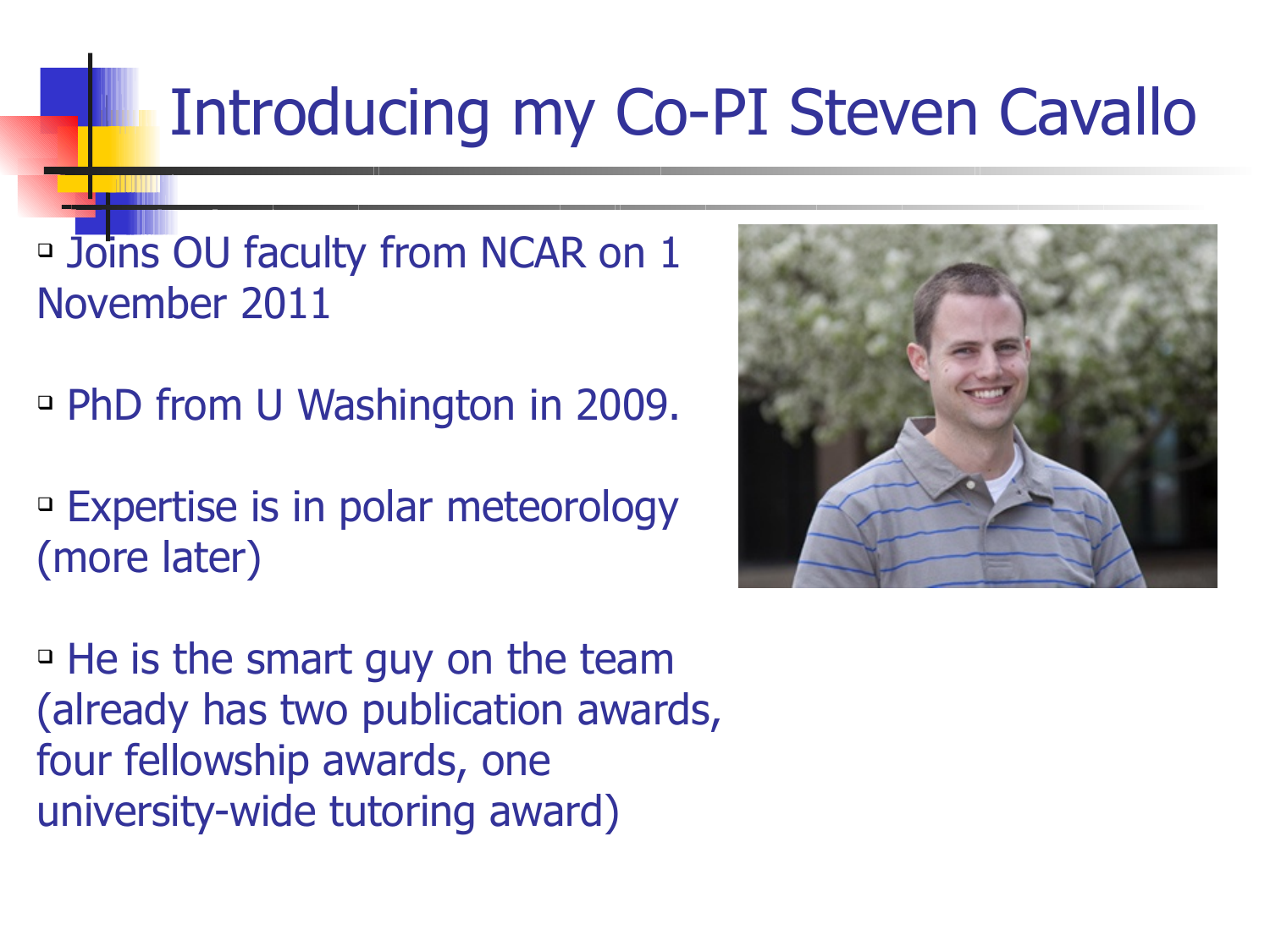Plans

**1. Advance knowledge of the paths to improved treatment of Antarctic physical and dynamic processes in the NCAR Community Earth System Model (CESM)**

<sup>q</sup> Will compare CONCORDIASI observations against CESM simulations initialized with NCAR's DART (ensemble Kalman filter) assimilation system

- □ Will follow technique of Kay et al. (2011) (a series of 1-day forecasts to obtain monthly means) and/or Transpose-AMIPS project (climate models in numerical weather prediction mode, e.g., Martin et al. 2010)
- □ Through collaboration with Anderson and others at NCAR, daily global analysis fields using DART have already been completed
- First step is to use CONCORDIASI data to test the quality of these analyses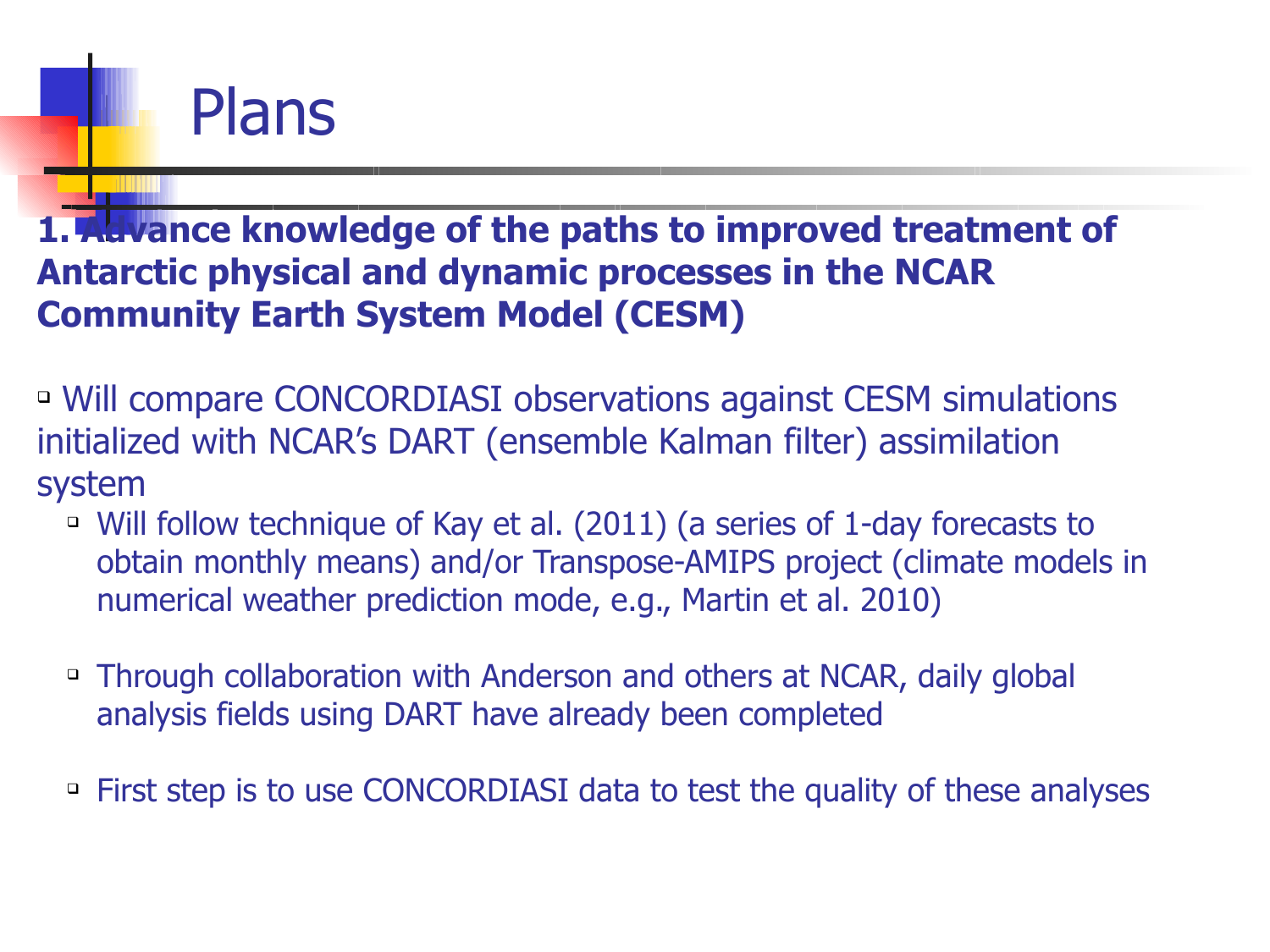

**2. Advance knowledge of the errors, especially biases, in the initial conditions and in the predictions produced by AMPS (Antarctic Mesosale Prediction System) in order to improve data assimilation and the treatment of physical and dynamical processes over Antarctica.**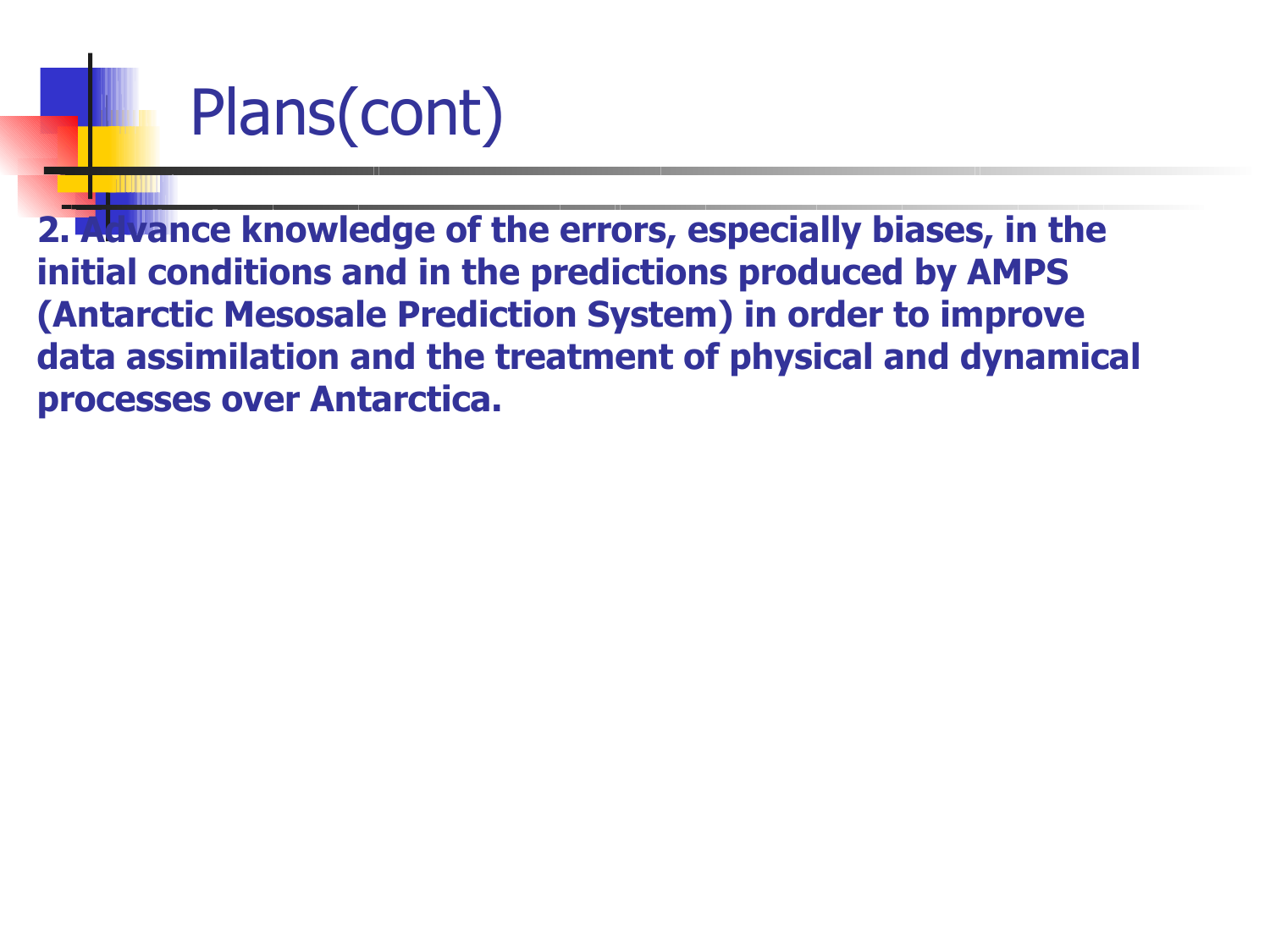#### (AMPS = Antarctic Mesoscale Prediction System)

- § High-resolution, short-range simulations for US logistical and scientific operations over Antarctica
- § AMPS is a collaboration of the National Center for Atmospheric Research and the Byrd Polar Research Center of The Ohio State University
- § Application of WRF-Var, a **variational** data assimilation system built within the software framework of the Weather Research and Forecasting (WRF) model, used for application in both research and **real-time** environments….
- § Uses all types of observations
	- § Conventional: Surface ,Upper air
	- § Remotely sensed retrievals
	- § Radiances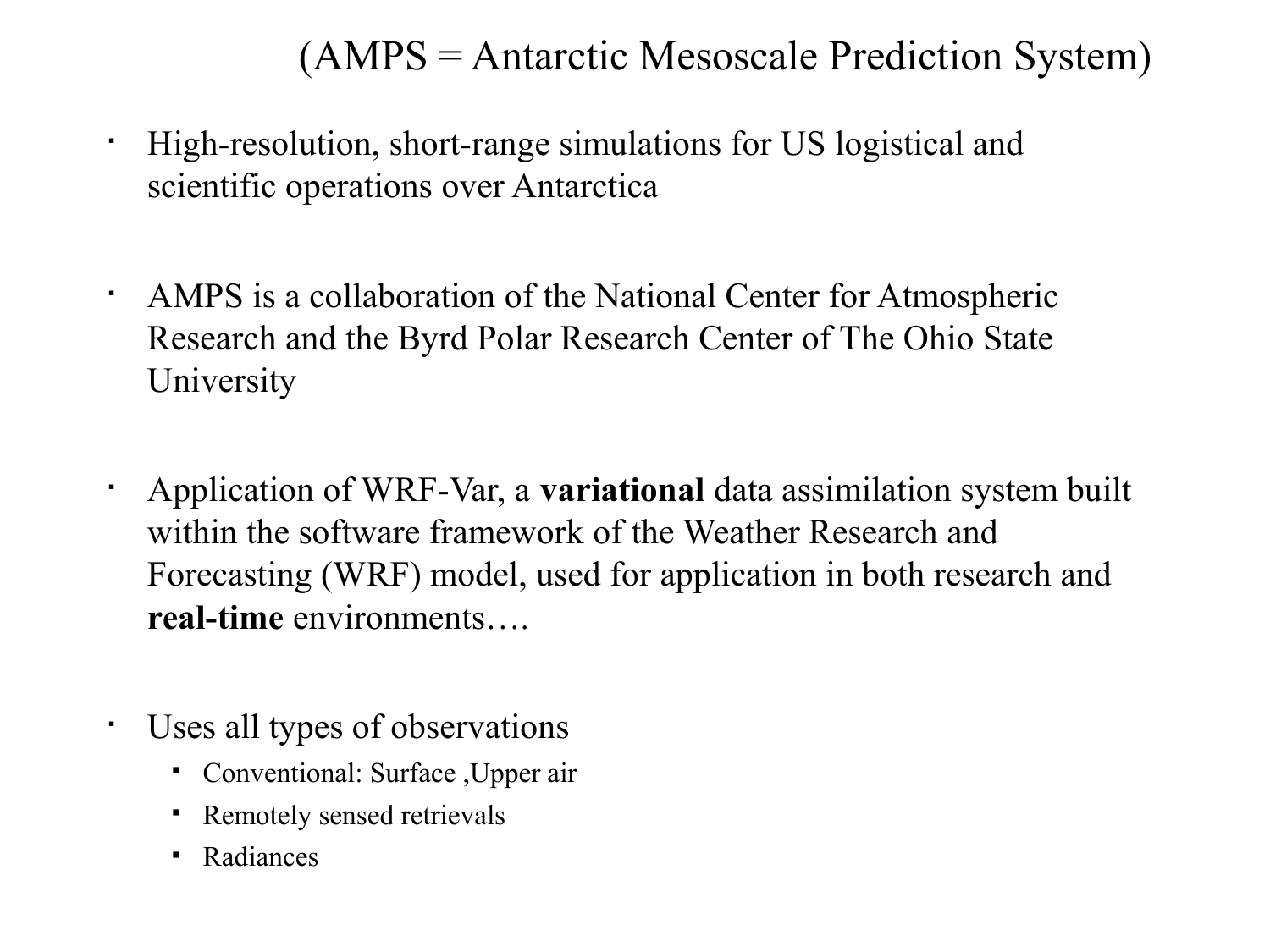# NCAR-OSU AMPS

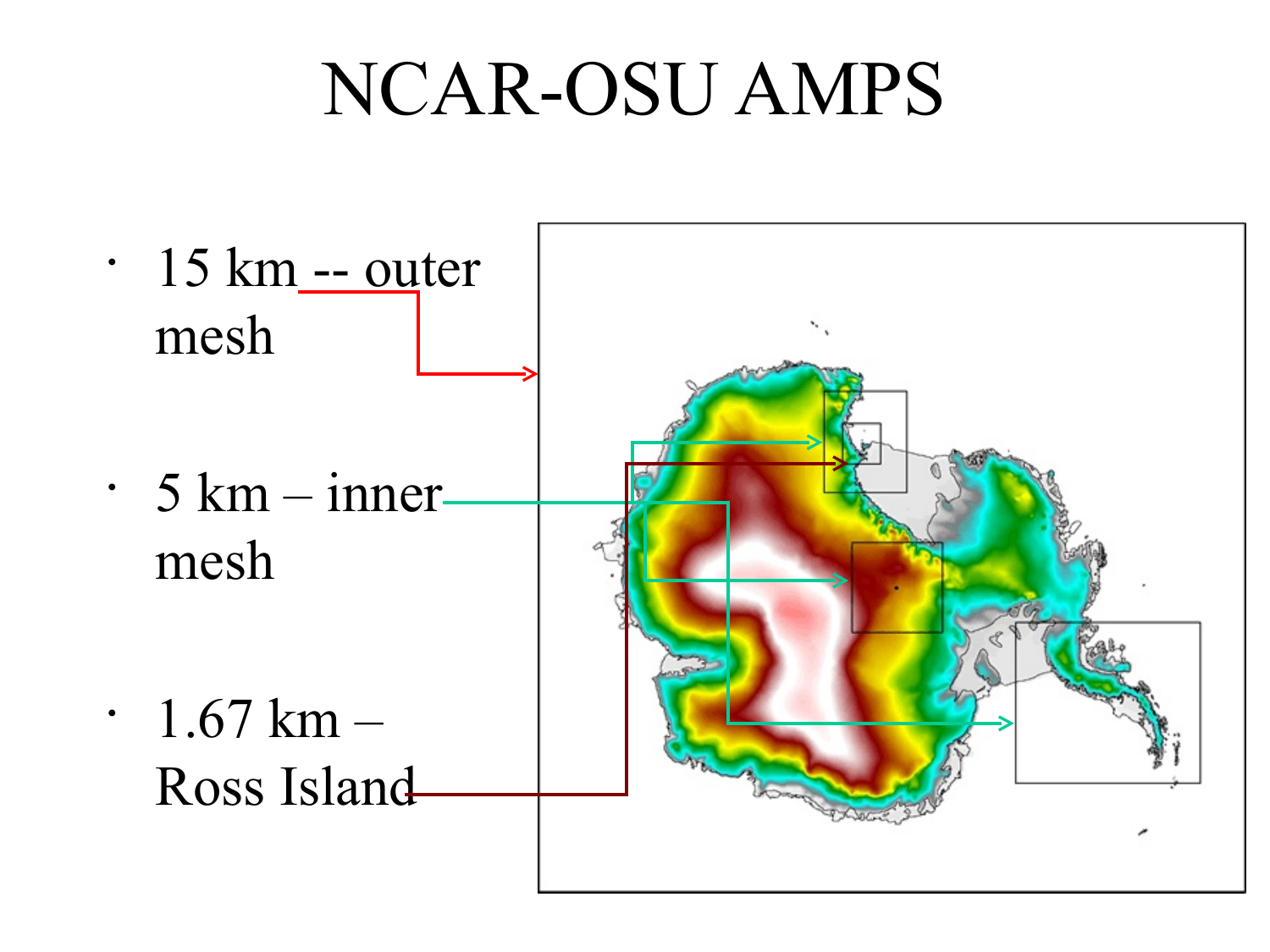#### Plans (cont.)

**2. Advance knowledge of the errors, especially biases, in the initial conditions and in the predictions produced by AMPS (Antarctic Mesosale Prediction System) in order to improve data assimilation and the treatment of physical and dynamical processes over Antarctica.** 

<sup>q</sup> Will compare CONCORDIASI observations against AMPS simulations and initial fields (parallel to the climate model)

<sup>q</sup> AMPS simulations readily available and collaborative links established

<sup>q</sup> Will also undertake initializations with DART and compare relative quality of the two analysis and subsequent simulations to the operational AMPS (possible having ensemble techniques replace the AMPS 3-d Var)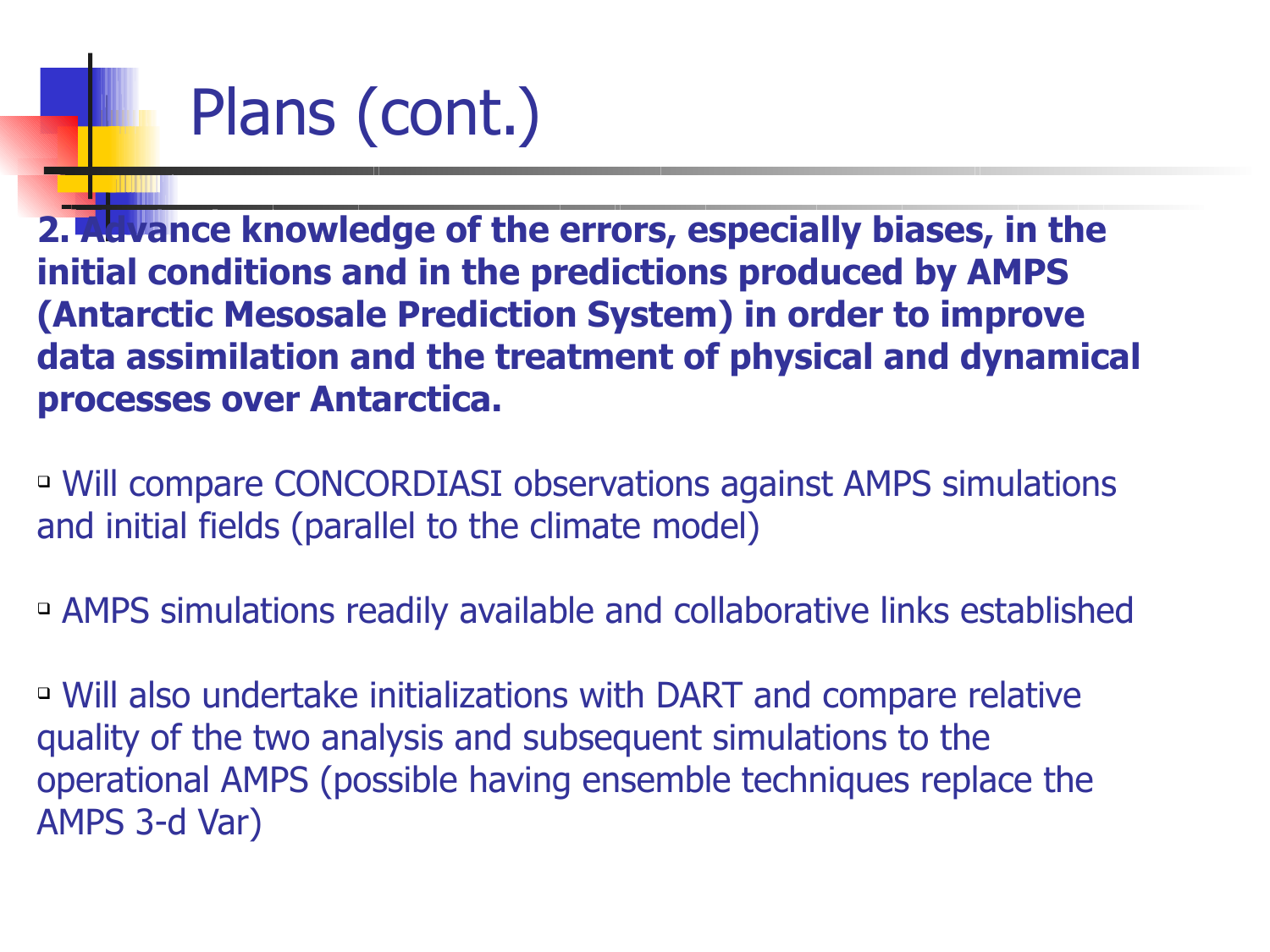

**3. Further understanding of the benefits and possible added complexities of representing critical Antarctic processes with higher-resolution modeling over the Antarctic region.**

<sup>q</sup> Orography, clouds, sea ice and treatment of polar cyclones should benefit from higher resolution. For example, recently Yoshimura and Kanamitsu (2008) demonstrated the value of dynamical downscaling over the Antarctic region in a global model.

<sup>q</sup> Our work will investigate the relative behavior of the high resolution AMPS and the CESM with both models initialized with the DART system.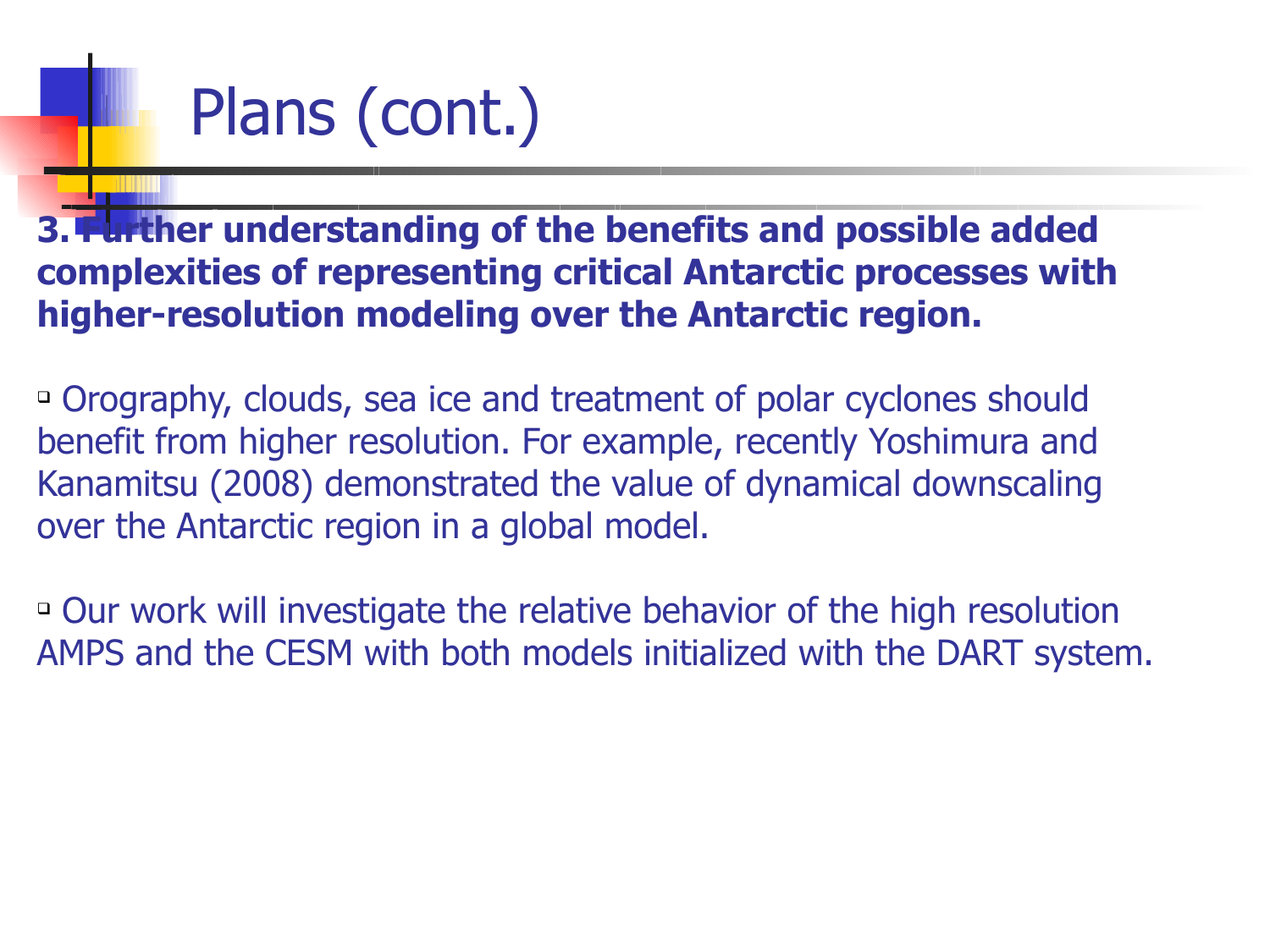

**Understanding and diagnosing problems in physical parameterization is difficult, but PIs have experience in the area of diagnosing model errors**

 $\Box$  Guichard et al. (2003) – significant errors in MM5 treatment of longwave radiation in moist environments with clouds and short comings in treatment in cirrus fallspeeds and small cumulus clouds

 $\alpha$  Cavallo et al. 2011 – problems in the treatment of long-wave radiation in polar environments in WRF

<sup>q</sup> Redelsperger et al. 2002 – Sensitivity of tropical convection to variations in middle level water vapors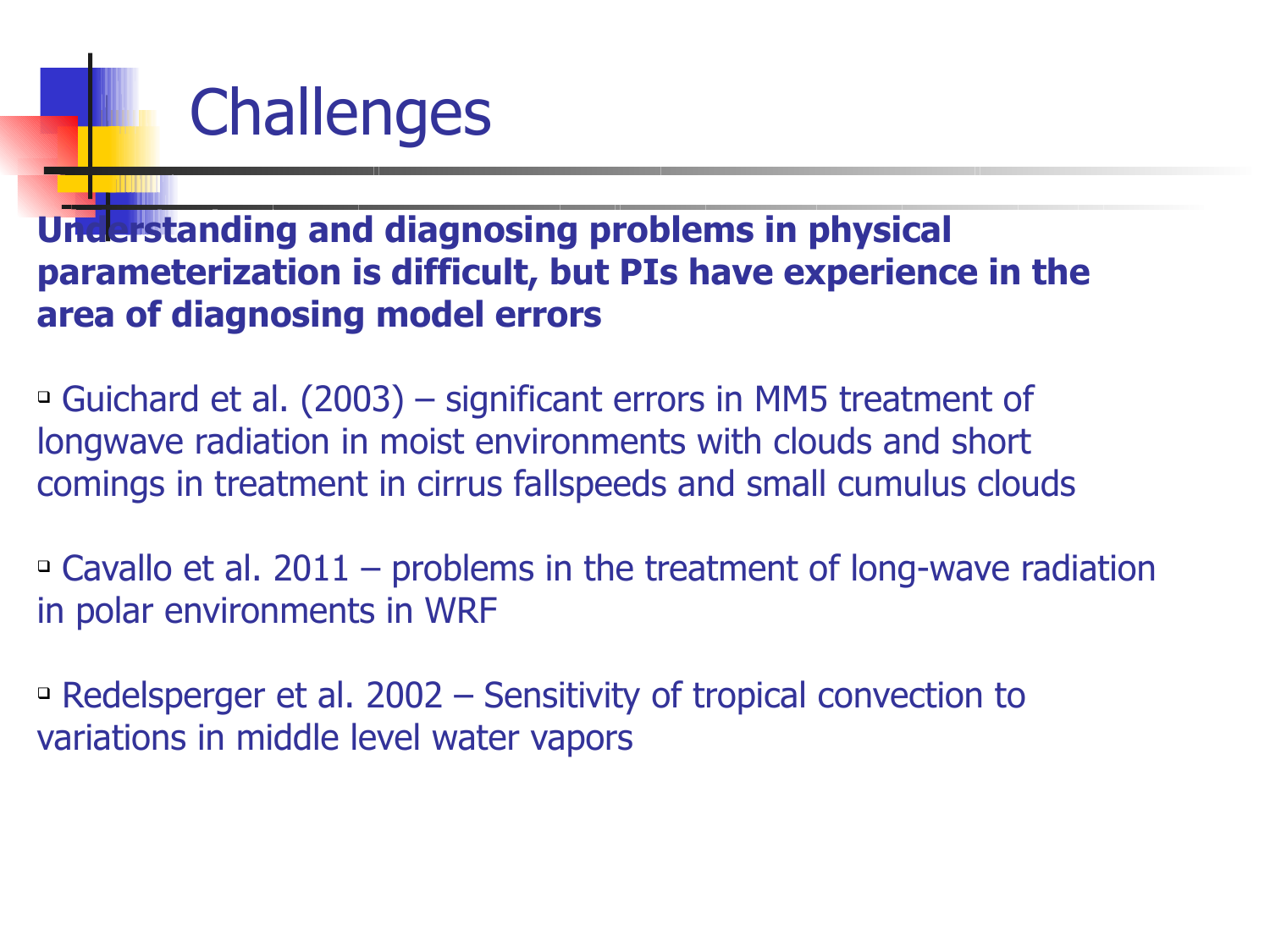

**Understanding and diagnosing problems in physical parameterization is difficult, but Cavallo has experience in the treatment of physical processes in polar regions**

<sup>q</sup> Cavallo and Hakim (2008, 2009) --- on dynamics of polar cyclones

<sup>q</sup> Cavallo, S. M., 2012: Sensitivity of tropopause polar cyclone intensification to changes in sea ice. Mon. Wea. Rev. (submitted

<sup>q</sup> Cavallo, S. M., J. J. Cassano, and A. J. Monaghan, 2012: Changes in the Arctic atmosphere in response to reductions in sea ice. (submitted

<sup>q</sup> Cavallo, S. M. and J. Dudhia, 2012: Spatially, time-varying ozone in the Weather Research and Forecasting (WRF) Model. Mon. Wea. Rev. (to be submitted)